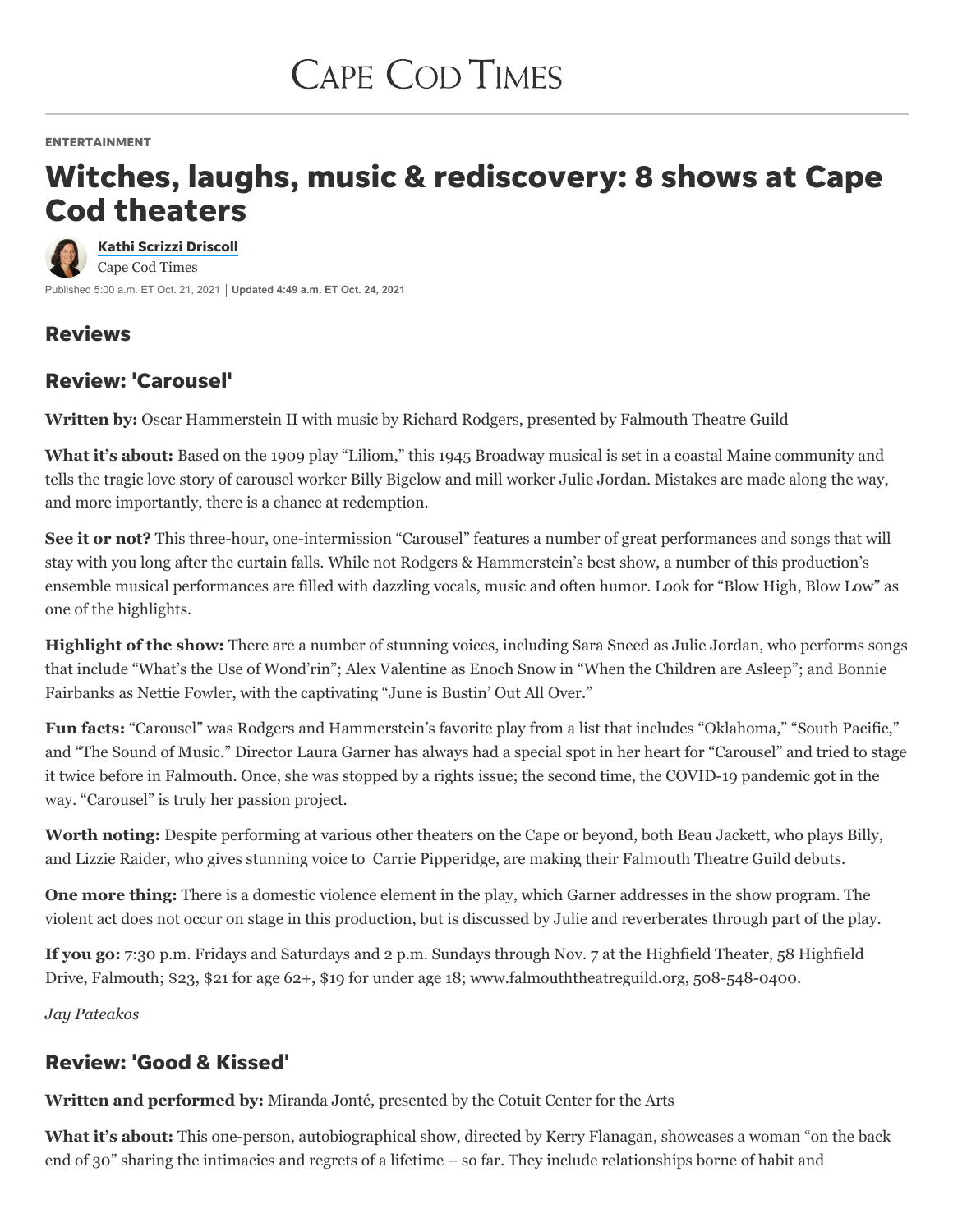desperation that left her empty, vulnerable and unsure of her own viability as a woman, as a human being. After a long-term relationship dissolves, she tries on a bunch of others, seeking her own self-worth.

**See it or not:** This monodrama is eminently relatable (who hasn't lived through relationship lies and heartache?), funny, poignant and entertaining. The script tends to rely too much on crude language and cliches at times, but, overall, it is an engaging 60 minutes of theater.

**Highlight of the show:** Miranda Jonté is a true talent, captivating the audience with a story that is, truth be told, not all that earth-shattering. Her charisma and passion carry the evening, which leans towards confessional at times.

**Fun fact:** This play was initially an autobiographical Facebook post that went viral. A literary manager read it, and asked Miranda to develop it for the stage.

**Worth noting:** Jonte starred in the center's streaming video series "Teacher of the Year," and creating this production included others involved in that show.

**One more thing:** You need to have proof of COVID-19 vaccination to attend; masks are still recommended in the small space.

**If you go:** 7:30 p.m. Thursdays through Saturdays and 2 p.m. Sundays through Nov. 7 at the Vivian and Morton Sigel Black Box Theater, Cotuit Center For the Arts, 4404 Falmouth Road; \$25, \$20 for members; 508-428-0669, [www.artsonthecapeorg](http://www.artsonthecapeorg/). Proof of COVID-19 vaccination is required for entrance.

*Carol Panasci*

#### Review: "Ha!"

**Written by:** Rich Orloff, presented by Eventide Theatre Company

**What it's about:** This is a little package of three one-act comedies, taking the audience to Ancient Greece, with a quick detour to pre-revolutionary Russia, then on to a dimension beyond the realm of space and time. So in case you were wondering how the whole Oedipus complex really got its name, how the class war in Russia actually developed, and exactly what the Almighty is like — in person — here's your chance to find out.

**Highlight of the show:** The five cast members transform themselves from one act to the next, taking on new roles in each of the vignettes. For example, David Simpson is Oedipus in the first act, a Russian servant/peasant in the second, and in the third, God (cleverly disguised as a university student presenting his Master's thesis). Then there's Steve Ross, who is a blind seer in the first act, a Russian physician in the second and a beer-swigging Everyman in the last. It's always a pleasure to see actors skillfully take on multiple roles.

**Fun fact:** Author Rich Orloff is a graduate of Oberlin College in Ohio, which played a key role in the development of Falmouth's Gilbert and Sullivan Players and eventually the College Light Opera Company.

**Worth noting:** The diminutive Gertrude Lawrence Stage at the Dennis Union Church is the perfect venue for this kind of light and causal production.

**One more thing:** You'll need a mask and proof of vaccination to comply with the group's COVID-19 policy.

**If you go:** 7:30 p.m. Thursdays through Saturdays and 2 p.m. Sundays through Oct. 31 at Dennis Union Church, 713 Main St. (Route 6A), Dennis. 508-233-2148; \$28; [www.eventidearts.org.](http://www.eventidearts.org/)

*Sue Mellen*